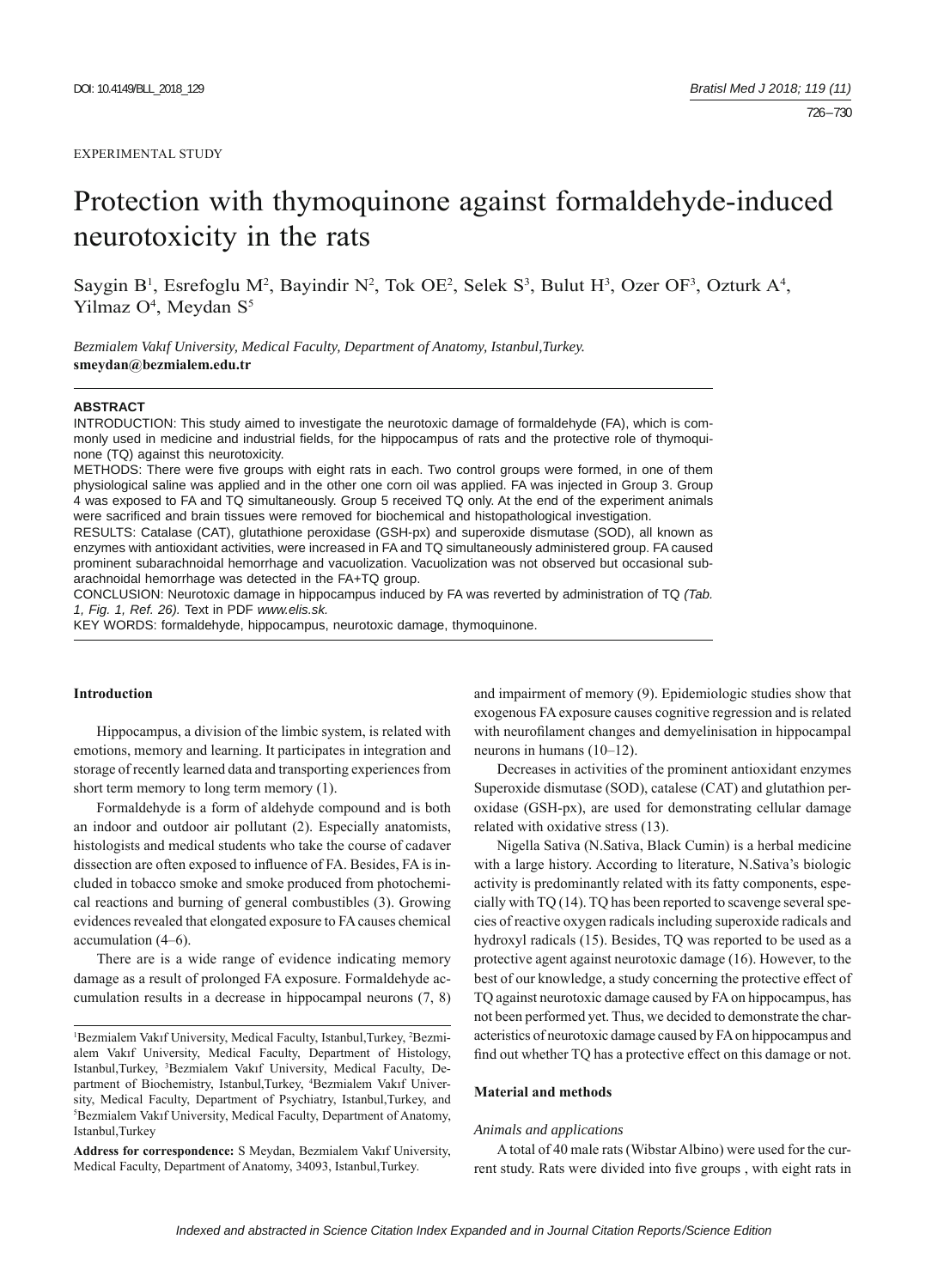each. Temperature was set to  $22 \pm 2$  °C. The light was arranged in the form of 12 hours for each,daytime and nighttime. The rats from the first control group (Group 1) were injected with physiological saline solution intraperitoneally. Rats in group 2 were administered 1 ml of corn oil via gavage. Rats in group 3 were injected FA via intraperitoneal route with a dose of 10 mg/kg diluted in 10 % physiological saline solution. Rats in group 4 were injected FA at the same dose and duration as in the third group and additionally were administered 20 mg/kg TQ in 1 ml corn oil via gavage. Rats in group 5 were administered 20 mg/kg TQ with 1 ml corn oil via gavage.

Fifteen days later the animals were sacrificed and brain tissues were removed for biochemical and histopathological examinations. One hemisphere of each rat was fixated in 10 % formaldehyde for light microscope examinations. Hippocampus region of the other hemisphere was removed for biochemical examination, placed into glass bottles, labeled, and stored frozen for the eventual determination of SOD, GSH-Px and CAT activities.

# *Biochemical analyses*

The tissues were weighed and homogenized in ice-cold Tris-HCl buffer (50 mM, pH 7.4). All procedures were performed at +4 °C. Tissue homogenates were centrifuged to remove debris, and the clear supernatant fluids were separated and kept at  $-80^{\circ}$ C until the enzyme activity measurements were performed (about a week later).

## *Determination of SOD activity*

The method to determine SOD activity for current study is based on recording the optic density (OD) of blue formasane produced while Nitro blue tetrazolium (N.B.T) and superoxide radicals generated using xantine and xantine oxidase (XOD) react at 560 nm wavelength. SOD inhibits formasane reaction by disposing superoxyde radicals. Inhibition rate depends on SOD activity in the environment. SOD activity is expressed as U/g Hb and U/g protein in blood and tissue, respectively. The process is briefly as follows: erythrocyde hemolysate or tissue homogenate is diluted with phosphate buffer. A buffer solution composed of 25 μl of diluted hemolysate or tissue homogenate, 50 mmol/L CAPS (3-[siklohexylaminol]-1-propanesulfonic acid) and 0.094 mmol/L EDTA (pH 10.2) and 850 μl substrate solution composed of 0.05 mmol/L xantine sodium and 0.025 mmol/L 2-(4-iodophenyl)-3-(4 nitrophenol)-5-phenyltetrasolium chloride (INT) are mixed. 125μl xantine oxidase (80 U/ml) is added to the mixture and accelerance of absorbance is recorded at 505 nm for 3 minutes (17).

## *Determination of GSH-Px activity*

Glutathione (GSH), reduced in the presence of H2O2, is oxidised by GSH-Px and becomes oxidised glutathione (GSSG). GSSG converts back to GSH through glutathione reductase activity. The cofactor for this reaction is reduced nicotinamide adenine dinucleotide phosphate (NADPH). Amount of NADPH used is screened as the reduction of absorbance at 340 nm wavelength. GSH-Px activity is expressed as U/g Hb and U/g protein in blood and tissue, respectively. The process is briefly as follows:  $980 \mu l$ 

mixture composed of 1 mmol/L Na2EDTA, 2 mmol/L reducted gluthione, 0.2 mmol/L NADPH, 4 mmol/L sodium azide and 1000 U glutathione reductase buffered in 50 mmol/L TRIS and 20 μl eriythrocyde hemoliysate or tissue homogenate is mixed and incubated for 5 minutes at 37 °C. Reaction is started by adding 8.8 mmol/L hydrogen peroxide and reductions in absorbance are recorded for 3 minutes (18)

## *Determination of CAT activity*

The method is described by Aebi. At 25 °C in erythrocyde hemolysate or tissue homogenate, decomposition rate of the substrate H2O2 is tracked spectrophotometrically at 240 nm for 30 seconds. Activity is expressed as U/g Hb and U/g protein in blood and tissue, respectively (19).

#### *Histological examination*

For histopathological analysis, brain tissues were fixed in 10 % neutral buffered formaldehyde and embeded in paraffin. 5 μm thick sections obtained from paraffin blocks were stained with hematoxylin-eosin (H–E). Samples were examined and scored by a blind observer using a Nikon Eclipse i5 light microscope with a Nikon DS-Fi1c camera and the Nikon NIS Elements version 4.0 image analysis systems (Nikon Instruments Inc., Tokyo, Japan).

## *Statistical analysis*

SPSS 20 package programme was used. ANOVA test was applied and  $p < 0.05$  was considered as significant. All numerical results was expressed as mean ± SD.

# **Results**

The weight gain in FA group was much less than the weight gain in control group. The weight gain in treatment group was found to be less than that of the control group and higher than that of the FA group.

#### *Biochemical results*

The mean CAT, GSH-Px and SOD enzyme activities were decreased in formaldehyde administered rats compared to control group ( $p < 0.001$ ) (Tab. 1). Additionally, the mean CAT, GSH-Px

|                                | Tab. 1. CAT, SOD and GSH-Px values of the hippocampal tissue sam- |
|--------------------------------|-------------------------------------------------------------------|
| ples of the groups $(n = 8)$ . |                                                                   |

| Group                                            | <b>CAT</b><br>(U/g) | <b>SOD</b><br>(U/g) | $GSH-PX$<br>(U/g) |
|--------------------------------------------------|---------------------|---------------------|-------------------|
| $I - Control$<br>(Physiological saline solution) | 41.6 $\pm$ 2.9      | $4.2 \pm 0.5$       | $43.4 \pm 1.3$    |
| $II$ – Control (Corn Oil)                        | $34.4 \pm 5.8$      | $3.3 \pm 0.2$       | $48.4 \pm 2.0$    |
| $III$ – Formaldehyde                             | $25.5 \pm 0.9$      | $2.7 \pm 0.2$       | $26.7 \pm 2.9$    |
| $IV - Formaldehyde +$<br>Thymoquinone            | 41.2 $\pm$ 4.3      | $4.0 \pm 0.4$       | 55.1 $\pm$ 3.0    |
| $V - Thymoquinone$                               | $40.9 \pm 4.4$      | $3.4 \pm 0.3$       | $37.1 \pm 1.3$    |
| $p \leq (I - III)$                               | < 0.001             | < 0.001             | < 0.001           |
| $p \leq (III - IV)$                              | < 0.001             | < 0.001             | < 0.001           |

Values are expressed as mean  $\pm$  standard error. n – number of subjects: CAT – catalase; SOD – superoxide dismutase; GSH-Px – glutathione peroxidase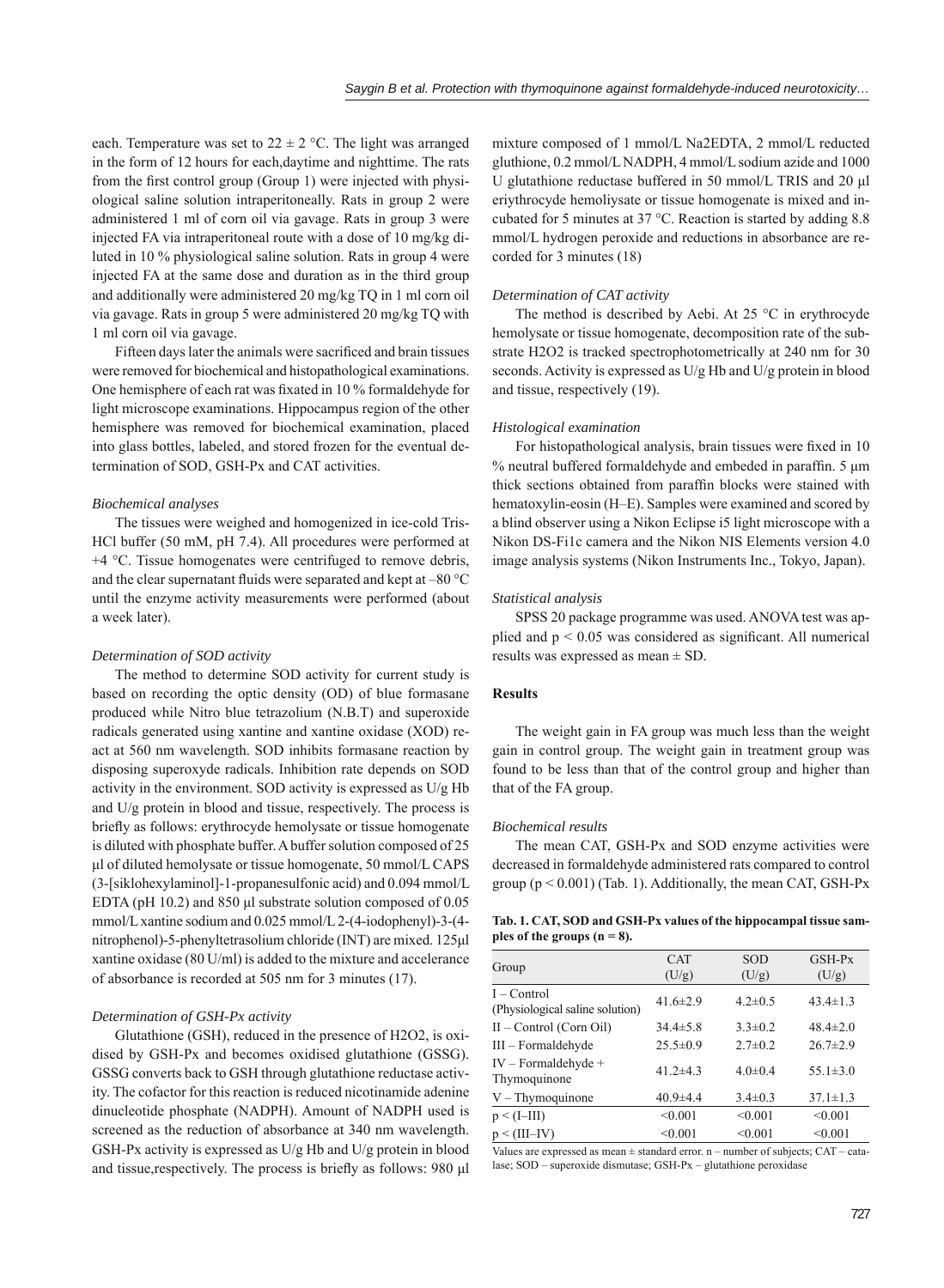726 – 730



**Fig. 1. A. Brain histology is normal in physiologic saline group. H–E; 20 X. B. Brain histology is normal in corn oil group. H–E;20 X. C. Brain histology is normal in thymoquinone group. H–E; 20 X. D. Brain section of formaldehyde group (White star: subarachnoid hemorrhage) H–E; 10 X. E. Brain section of formaldehyde group (White star: subarachnoid hemorrhage) H–E; 10 X. Brain section of formaldehyde group (White arrow: vacuolisation) H–E; 40 X. G. Treatment group (White star: subarachnoidal hemorrhage) H–F; 20 X. H. Treatment group; no hemorrhage is seen. H–E; 10 X. I. Treatment group. No vacuolisation is seen. H–E; 20 X**

and SOD enzyme activities were increased in FA and TQ administered rats compared to FA administered rats  $(p < 0.001)$  (Tab. 1).

## *Light microscopic results*

Histopathological results are shown in Figure 1. Histological features of the brains of the rats from the control and TQ groups were normal in apperances (Fig. 1 A–C). Intracellular vacuolization, intracerebral hemorrhage, and subarachnoidal hemorrhage were detected in the rats from FA group (Fig. 1D–F). In the FA + TQ group vacuolization or hemorrhage were not detected, while partial subarachnoidal hemorrhage was observed (Fig. 1G–I).

# **Discussion**

The results obtained from biochemical and histological examination revealed neurotoxic and destructive effects of FA on hippocampus region. According to the results, TQ was able to prevent the mentioned damage.

SOD, CAT and GSH-px are the enzymatic antioxidant systems of the cells. In a trial aimed to determine the toxic effect of FA on hippocampus, FA was detected to cause oxidative stress, to be neurotoxic and to decrease the levels of antioxidant enzymes SOD and GSH-Px (20). In another study, SOD and GSH-px activities in prefrontal tissue samples of rats which were applied FA injection were found to be significantly lower compared to control group. Therefore, FA was pointed out to cause neuronal toxicity  $(21)$ . Excess doses of FA application for 30 days significantly reduced hippocampal activity and demonstrated diminishment of NMDA receptor activity, besides, hippocampal FA accumulation was reported in the process of diseases which impair memory, like senile dementia (22). Research concerning accumulation of FA in visceral tissues other then brain was also carried out. Methanol was administered to rats, and in the light of the preliminary information that methanol is metabolised in liver and transformed to FA, antioxidant enzyme systems in liver tissues of rats were assessed. Enzymatic antioxidant systems like SOD, CAT and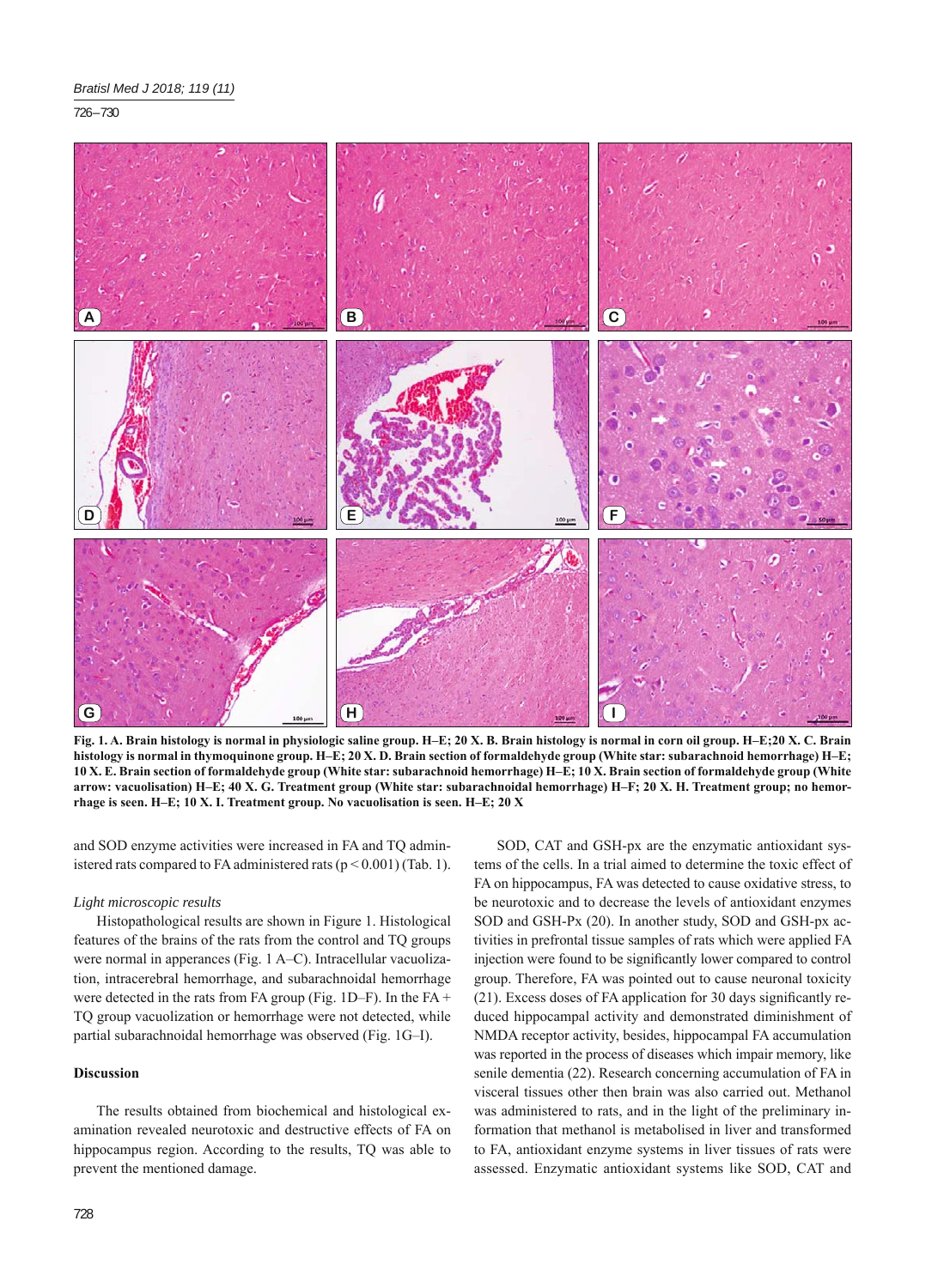GSH-Px and nonenzymatic antioxidant systems were found to be impaired (23). We found out that FA triggered reductions in antioxidant enzyme levels of hippocampal tissues, which was similar with previous studies. In this view, we suggest that FA causes neurotoxicity in hippocampus via oxidative damage.

TQ is a potent antioxidant according to many recent studies. In a study performed in 2017, SOD and CAT enzyme activities were reduced after administration of lipopolysaccharides (LPS), followed by an increase after TO administration. Moreover, LPS were shown to enhance the production of proinflammatory cytokines like IL-1, IL-6 and TNF by activating neuroinflammatory reactions in hippocampus and potentially contributing to neuronal dysfunction, causing impairment of memory and learning. Subsequently, these harmful effects were reverted by administration of TQ (24). In a different trial of brain ischemia, SOD and CAT activities and GSH levels were increased after giving oral TQ. It was supposed that TQ reverted the damage after brain ischemia, possibly by reducing the oxidative stress (25). Likewise, in our study, TQ was shown to increase SOD, CAT and GSH-Px activity and revert the neurotoxicity caused by FA on hippocampus.

Intraventricular injection of FA was shown to impair memory and learning, besides, caused apoptosis and lipid peroxidation in hippocampal neurons in a recent study (26). In one study basophilic dark stained picnotic nuclei of hippocampal neurons have been detected after experimental FA toxicity (20). In a further study, apoptotic cells were observed in prefrontal cortices of animals exposed to FA. FA was then reported to be the agent causing damage fn these tissues (21). As mentioned above, FA triggers neuronal toxicity throughout the whole brain tissue by several effects. We also found vacuolisation and subarachnoid and intracerebral hemorrhage in brain tissues of rats exposed to FA. When TQ was applied along with FA, no intracerebral hemorrhage and vacuolisation and less subarachnoid hemorrhage was detected. Thus, we may suggest that TQ has a protective effect on brain tissue.

## **Conclusion**

The results of current experimental study indicate that FA causes neurotoxic damage in rats' hippocampal tissues and TQ reverts these damages. Moreover, the effects of TQ are accompanied with an increase in antioxidant enzyme activities and a decrease in oxidative damage biomarker levels.

The key eligibility of our study is that to the best of our knowledge, it is the first study to research protective effect of TQ against toxic effects of FA on tissues. Also, we demonstrated tissue damage caused by FA and healing provided by TQ both with histologic examination and changes in antioxidant enzyme activities.

The most clear limitation of our study is that FA was administered via intraperitoneal route. Due to the fact that FA has a marked hepatic first pass metabolism, FA activity may have been diminished in our study. Other remarkable deficiency is that we did not examine memory and learning functions of rats, which are useful for evaluation hippocampal functions.

We suggest that further research focused on antioxidant systems and behavioral systems including testing memory and learning functions may reinforce the favourable effects of TQ against tissue damage.

#### **References**

**1. Lieberwirth C, Pan Y, Liu Y, Zhang Z, Wang Z**. Hippocampal adult neurogenesis: Its regulation and potential role in spatial learning and memory. Brain Res 2016; 1644: 127–140.

**2. Songur A, Ozen OA, Sarsilmaz M**. The toxic effects of formaldehyde on the nervous system. Rev Environ Contam Toxicol 2010; 203: 105–118.

**3. Triebig G, Zober MA**. Indoor air pollution by smoke constituent – a survey. Prev Med 1984; 13 (6): 570–581.

**4. Main DM, Hogan TJ**. Health effects of low-level exposure to formaldehyde. J Occup Med 1983; 25 (12): 896–900.

**5. Sorg BA, Tschirgi ML, Swindell S, Chen L, Fang J**. Repeated formaldehyde effects in an animal model for multiple chemical sensitivity. Ann N Y Acad Sci 2001; 933 (1): 57–67.

**6. Li Y, Song Z, Ding Y et al**. Effects of formaldehyde exposure on anxiety-like and depression-like behavior, cognition, central levels of glucocorticoid receptor and tyrosine hydroxylase in mice. Chemosphere 2016; 144: 2004–2012.

**7. Cui X**. Inhaled formaldehyde on the effects of GSH level and distribution of formaldehyde. China J Prev Med 1996; 3: 186.

**8. Gurel A, Coskun O, Armutcu F, Kanter M, Ozen OA**. Vitamin E against oxidative damage caused by formaldehyde in frontal cortex and hippocampus: biochemical and histological studies. J Chem Neuroanat 2005; 29 (3): 173–178.

**9. Malek FA, Möritz KU, Fanghänel J**. A study on the effect of inhalative formaldehyde exposure on water labyrinth test performance in rats. Ann Anat 2003; 185(3): 277–285.

**10. Kilburn KH**. Neurobehavioral impairment and seizures from formaldehyde. Arch Environ Health 1994; 49 (1): 37–44.

**11. Kilburn KH, Warshaw R, Thornton JC**. Formaldehyde impairs memory, equilibrium, and dexterity in histology technicians: effects which persist for days after exposure. Arch Environ Health 1987; 42 (2): 117–20.

**12. Perna RB, Bordini EJ, Deinzer-Lifrak M**. A case of claimed persistent neuropsychological sequelae of chronic formaldehyde exposure: clinical, psychometric, and functional findings. Arch Clin Neuropsychol 2001; 16 (1): 33–44.

**13. Singh BK, Sharma SR, Singh B**. Antioxidant enzymes in cabbage: variability and inheritance of superoxide dismutase, peroxidase and catalase. Sci Hortic 2010; 124 (1): 9–13.

**14. Woo CC, Kumar AP, Sethi G, Tan KH**. Thymoquinone: potential cure for inflammatory disorders and cancer. Biochem Pharmacol 2012; 83 (4): 443–451.

**15. Badary OA, Taha RA, Gamal el-Din AM, Abdel-Wahab MH**. Thymoquinone is a potent superoxide anion scavenger. Drug Chem Toxicol 2003; 26 (2): 87–98.

**16. Gülşen İ, Ak H, Çölçimen N et al**. Neuroprotective effects of thymoquinone on the hippocampus in a rat model of traumatic brain injury. World Neurosurg 2016; 86: 243–249.